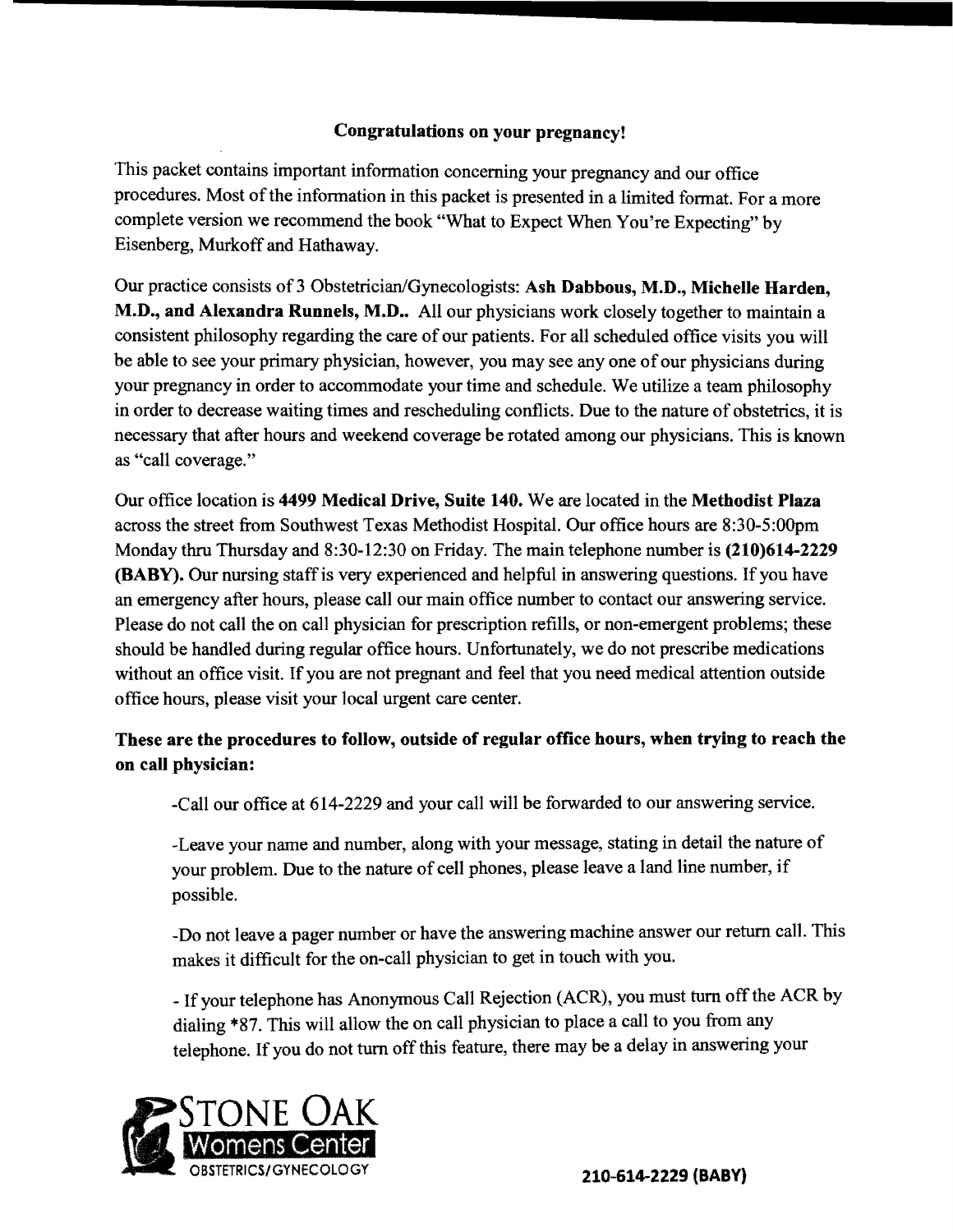call. If you are unsure if your telephone has ACR, please call AT&T at (800) 464 7928.

After we have returned your call, you may reactivate your ACR, by dialing \*77.

# General Obstetrical Recommendations:

During your pregnancy you may want to avoid any medications unless they are absolutely necessary. You may take Tylenol sparingly for minor aches and pains, however you should avoid Aspirin and Ibuprofen. If you have a persistent temperature over 100.4 taken on two separate occasions, you should contact our office so we may rule out any illness related to your pregnancy. For additional medication usage, please refer to the "Medication use in Pregnancy Sheet".

During your pregnancy you should also avoid the following:

- smoking
- alcohol  $\sim$
- douching or use of tampons
- cat litter boxes
- consumption of raw meats
- hot tubs and saunas
- non-pasteurized cheeses and dairy products (listeria risk)
- consumption of tuna steaks, tilefish, king mackerel or shark (these are high in mercury)

You should limit your intake of artificial sweeteners such as saccharin, aspartame and sucralose. We do not have sufficient evidence of the safety or potential harm of these products relative to pregnancy.

Caffeine consumption should be limited to the equivalent of 2 or fewer caffeinated beverages per day. Excessive caffeine intake of greater than 6 or more servings per day has been shown in some controversial studies to be associated with pregnancy loss.

When seeing another physician, please advise them that you are pregnant and feel free to clear all prescriptions with our office.

Avoid having any unnecessary x-rays performed. If an x-ray needs to be done, be sure to advise the technician of your pregnancy and shield the abdomen with a lead drape if possible.

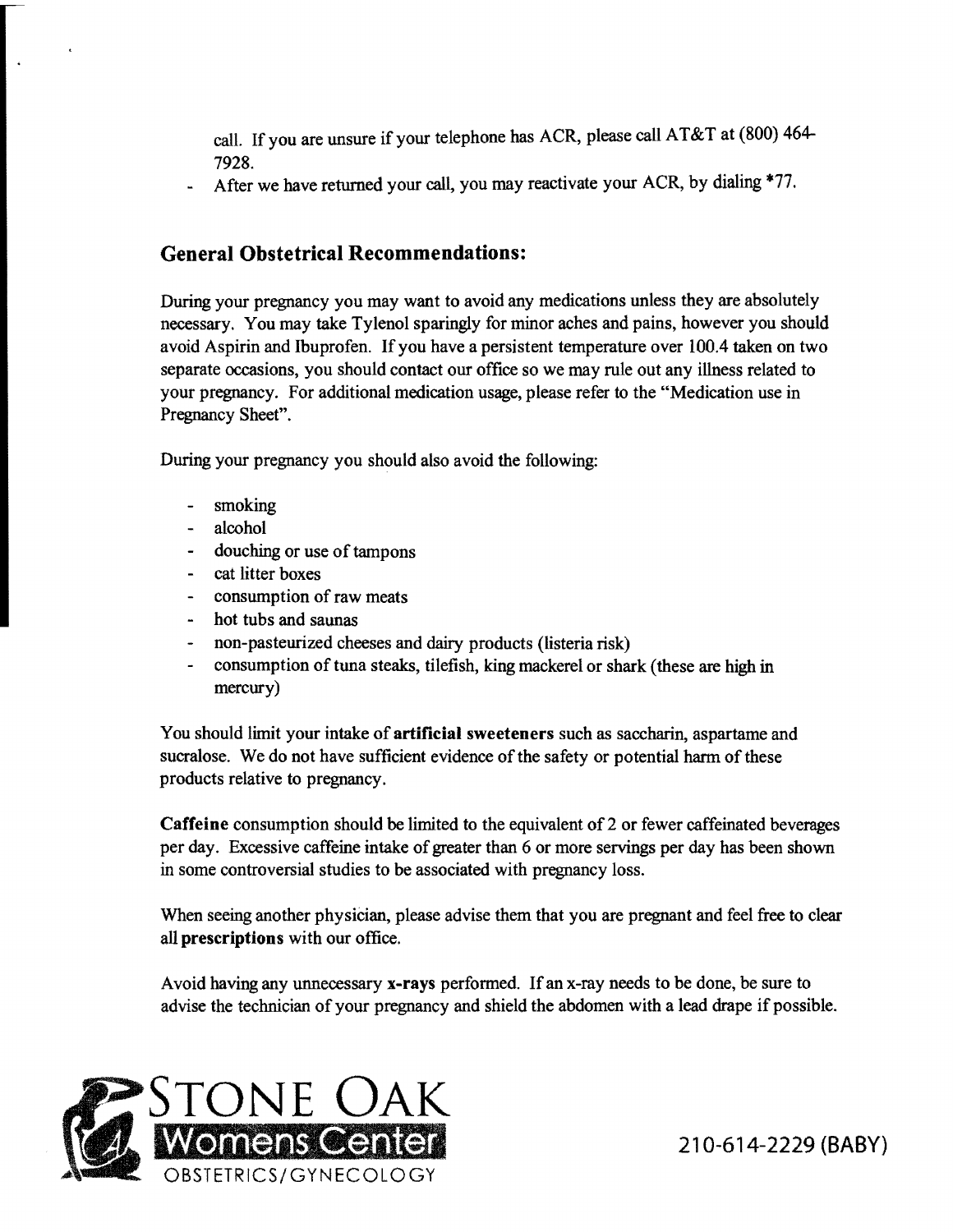Teeth: If you have not seen your dentist in the past year, we advise that you do so after Teeth: If you have not seen your dentist in the past year, we advise that you do be also your first prenatal visit. Poor dental hygiene gets worse during pregnancy and has been<br>your first prenatal visit. Poor dental hygiene gets worse during pregnancy and has been associated with premature birth. Fillings and extractions may be done safely. Your dentist may use local anesthetic and properly shielded x-rays without danger to your baby. If any questions arise, have your dentist call us.

Work: Fortunately, most women with normal pregnancies are able to continue to work throughout their pregnancy. There are a few job situations that require modifications. If you are concerned about your particular job requirements, discuss them with your doctor. If you require job modification or discontinuance, we will give you a written statement to that effect.

Childbirth Classes: These are available through the hospital and are recommended. There are also private classes available. They provide information regarding the process of childbirth, anesthesia methods and modes of delivery. Classes on other topics such as infant CPR, breastfeeding, childcare and car seat usage are also available.

Travel: It is fme to travel during your pregnancy (including air travel), unless otherwise advised. After 34 weeks, we ask that you stay close to both your hospital and your doctor.

Exercise: Exercise is safe in pregnancy, however you should not start any new exercise program during your pregnancy. You should avoid any exercises lying flat on your back after 20 weeks and you ideally want to keep your heart rate below 140. You should avoid all contact sports, water and snow skiing or horseback riding. Use common sense in your exercise regimen.

Diet: A weight gain of 2-3 pounds per month or a total of 20-25 pounds is desirable. Women who are overweight when they become pregnant may not need to gain this much and women who are underweight at the beginning may need to gain more. Weight reduction is never advised during pregnancy. A diet high in protein and low in carbohydrates and fat is best during pregnancy. Adequate calcium can be obtained through the diet alone. 2- 3 glasses of low fat or skim milk a day is recommended. If you cannot drink milk other good sources of calcium are yogurt, hard cheeses, or orange juices with added calcium. If you still cannot get enough dietary calcium, please add a calcium supplement.

## First Visit:

A medical and obstetrical history will be obtained. We want to know if you have a history of any serious illnesses, drug allergies, surgeries or important family medical history. We also want to know about your experience with any previous pregnancies. A complete physical exam, including a pap smear is performed and a prenatal blood screening test is obtained. An

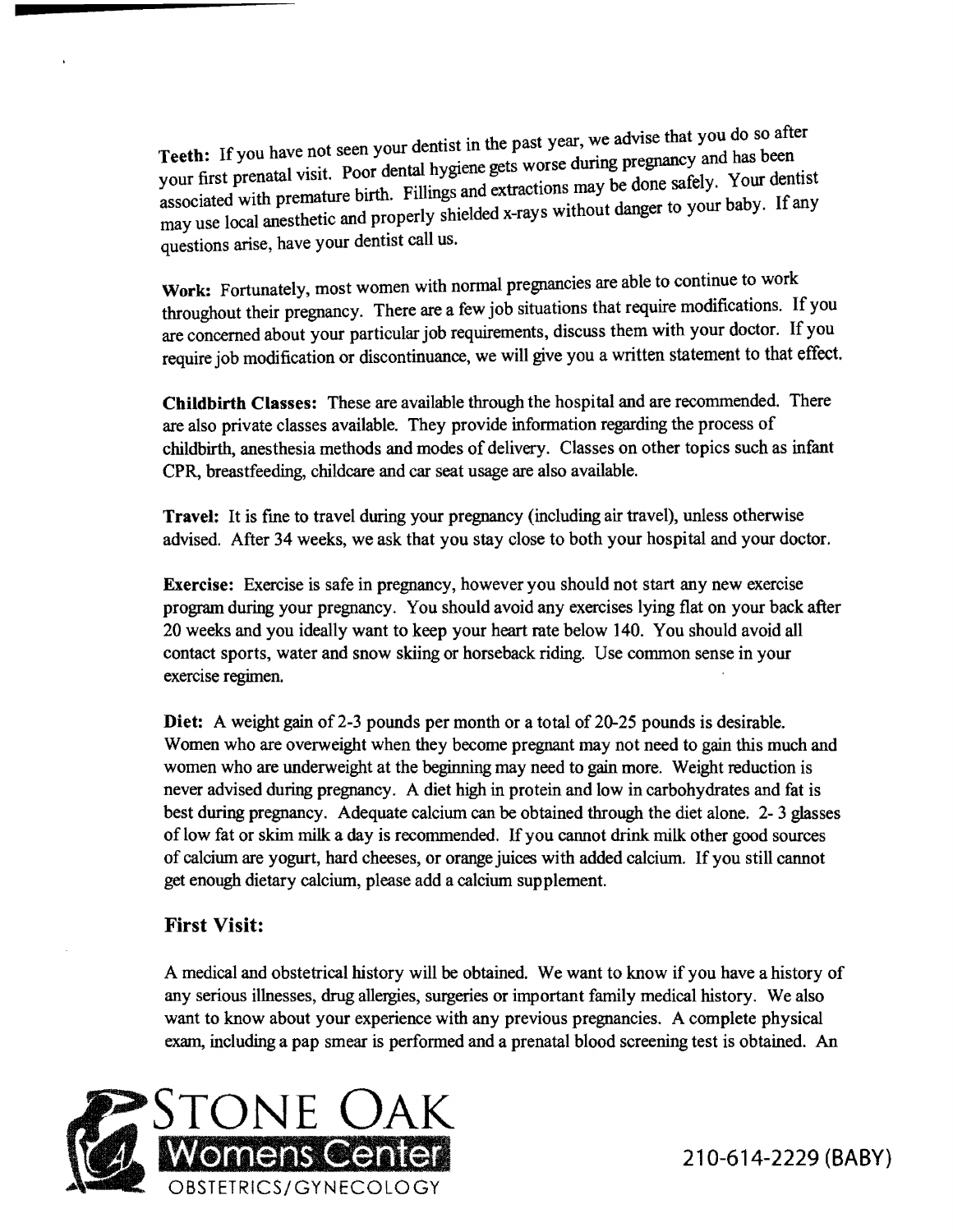ultrasound is sometimes performed to confirm fetal age, fetal number and viability. From your history, exam and ultrasound your due date will be determined. Pregnancy usually lasts 40 weeks from the fIrst day of your last menstrual period. Therefore, when we say you are "6 weeks pregnant" we mean you are 6 weeks from your last menstrual period.

Initial Blood Tests: Prenatal screening includes complete blood count, urinalysis, blood type and Rh status, atypical antibody screen, hepatitis B screen, rubella immunity screen, syphilis screen, thyroid screen and optional but recommended HIV screen. All of these are routine tests for pregnant women. In some cases we check honnone levels as well

### Subsequent Visits:

We will see you every 4 weeks until you are 28 weeks, then every 2 weeks until you are 36 weeks, then weekly until delivery. We generally do not allow the pregnancy to go beyond 42 weeks. At each office visit we will check your weight, blood pressure and check your urine for protein, glucose and infection. We will also examine your abdomen to measure the growth of the pregnancy and listen for the fetal heart beat. This can usually be heard by 10-12 weeks. Vaginal exams are usually done at 36-40 weeks to evaluate the cervix and fetal position. Try to make a list of any questions you may have so we may review them during your visit.

### Vitamins:

Because almost no one gets a perfectly balanced diet every day, it is a good idea to take vitamin supplements. A daily vitamin supplement, while it does not take the place ofa good prenatal diet, it will serve as extra insurance that your body may need. Do not take any kind of dietary supplements other than a prenatal formula without your doctor's recommendation. If you fmd that taking a vitamin supplement increases nausea in early pregnancy, switching fonnulas may help. In some women, the iron in a prenatal vitamin can cause constipation or diarrhea. Again, switching fonnulations may bring relief.

### Morning Sickness:

Nausea and vomiting are common and may be unpleasantly persistent during the first three months of pregnancy. This is due to the high levels of hormones in the bloodstream, which are necessary to maintain an early pregnancy. In most every instance it disappears around the fourth month. Morning sickness can occur at any time of the day, morning, noon or night- or even all day long. Not all women experience morning sickness. Some women have a few queasy moments, others feel nauseated and some vomit several times a day.

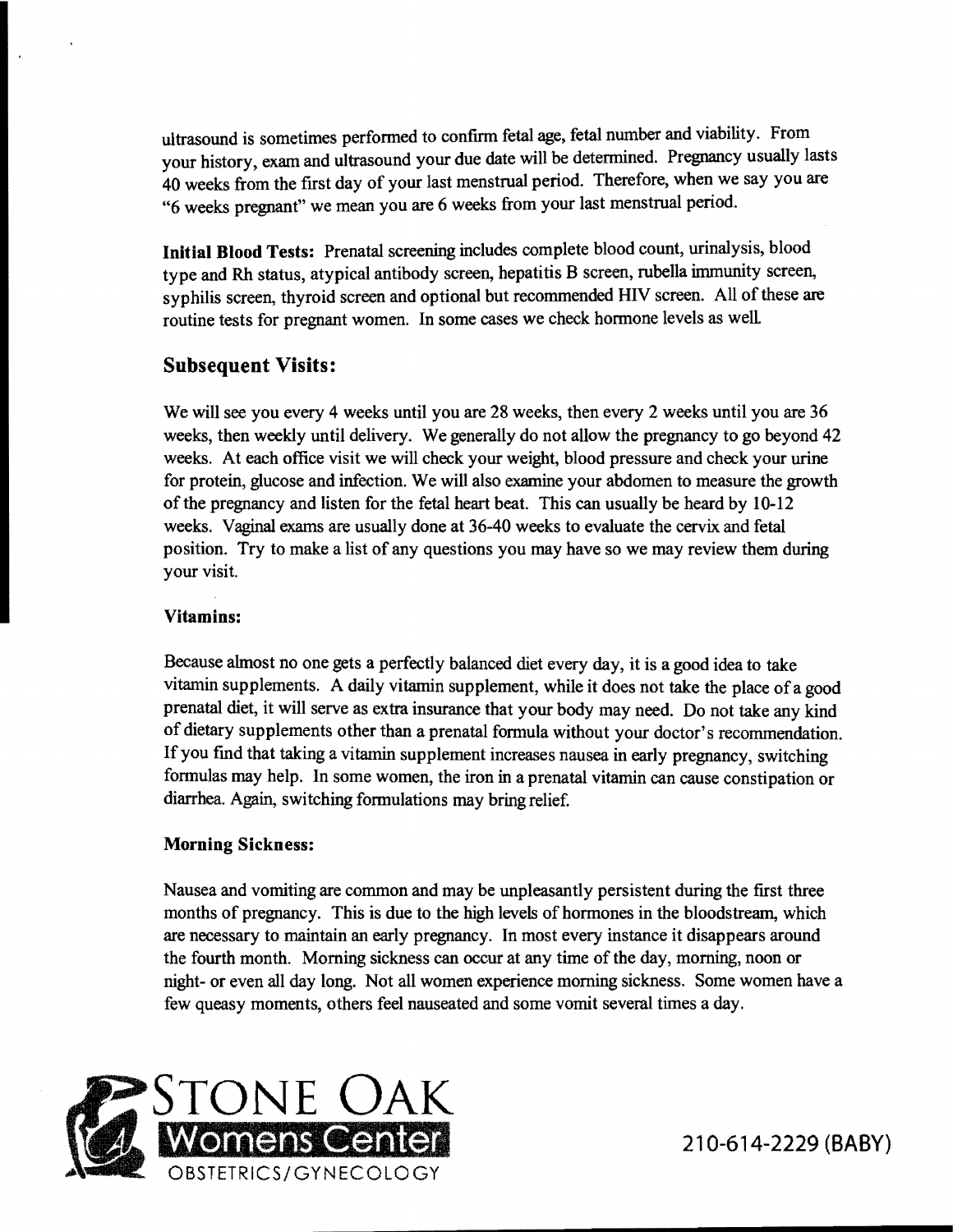#### Suggestions for controlling morning sickness:

-Eat a diet high in protein and complex carbohydrates. This combination helps fight nausea.

-Drink plenty of fluids, especially if you are losing them through vomiting.

-Avoid the sight, smell and taste of foods that make you queasy.

-Eat often and before you become hungry.

-Keep crackers, pretzels or small cookies by your bedside and eat one before you arise in the morning or if you wake up during the night.

-Ginger Ale or Sprite can help settle the nausea.

-Cold fluids or warm soups are sometimes tolerated better than solid food when symptoms are severe.

If vomiting becomes so severe that you are unable to retain anything, call our office for further instructions. There are prescription medications that are safe to take if necessary.

Genetic Problems: During your first trimester, your physician will have a discussion with you regarding genetic testing. If both you and your physician feel that you may have a need for testing, this testing will usually be done between 11-15 weeks.

Most expectant parents are at low risk for transmitting genetic problems and never need to see a genetic counselor. The following are reasons why some patients may see a genetic counselor.

- Couples whose blood tests show them both to be carriers of a genetic disorder.  $\blacksquare$
- Parents who already have one or more children with genetic problems.
- Couples who know of a hereditary disorder in their family.
- Couples in which one partner has a congenital defect.
- Pregnant women who have had a positive screening test for the presence of a fetal defect.
- Women over 35 years of age.

### Possible Signs of a Miscarriage:

(When to call your doctor immediately)

- When you experience bleeding with cramps or pain in the center of your lower abdomen.
- When pain is severe or continues unabated for more than one day, even if it is not accompanied by staining or bleeding.
- When bleeding is as heavy as a menstrual period or light staining continues for more than three days.

(When to Get Emergency Medical Attention)

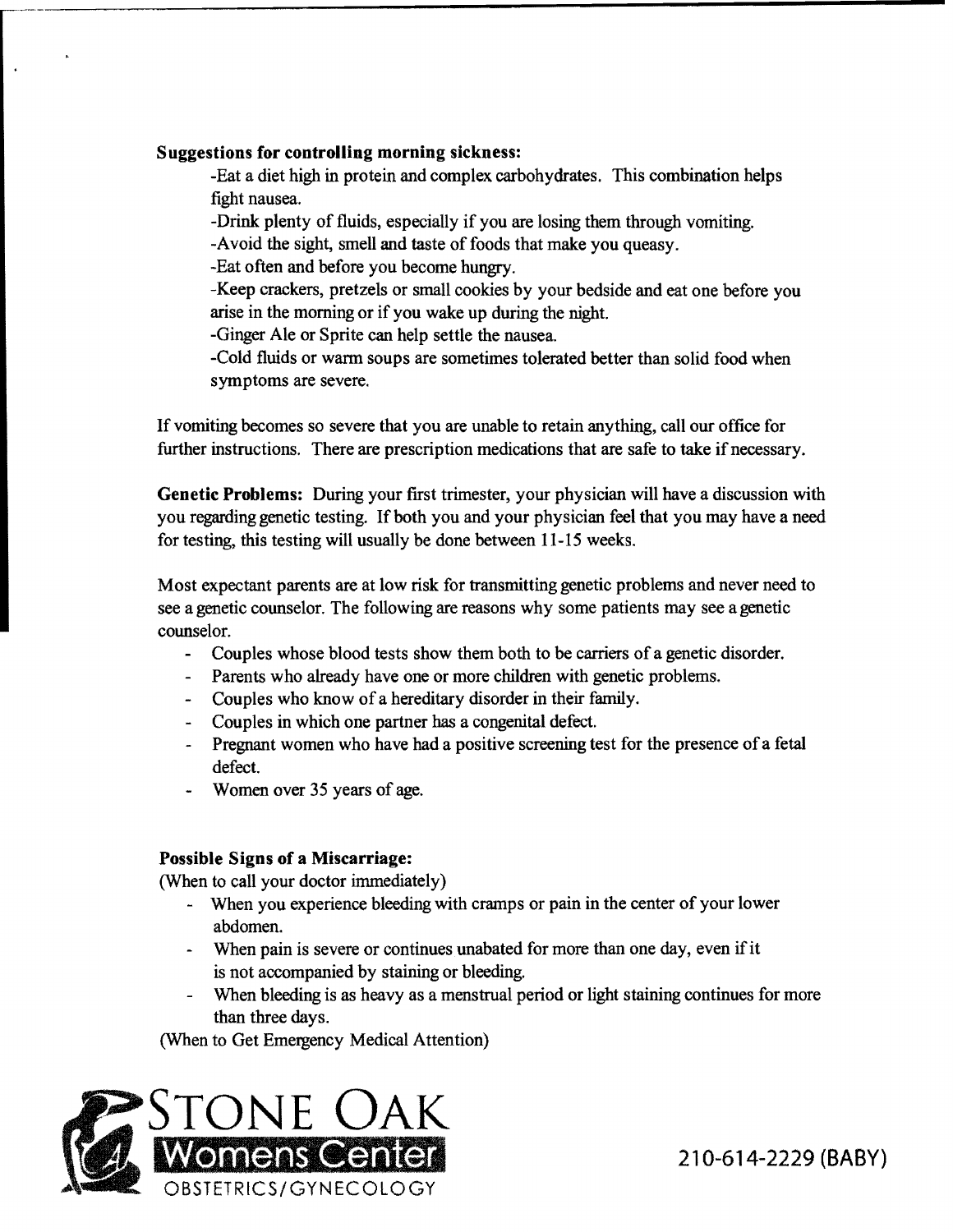- When you have a history of a miscarriage and experience either bleeding or cramping or both.
- When bleeding is heavy enough to soak several pads in an hour or when pain is so severe you can't bear it.
- When you pass clots or grayish or pink material-which may mean a miscarriage has already begun.

# Second Trimester:

At the beginning of the second trimester you should have an end to or a decrease in nausea and vomiting. Around your  $20<sup>th</sup>$  week, you should start feeling fetal movement. During this period you may experience a whitish vaginal discharge, lower abdominal cramping or aching, constipation, heartburn and indigestion.

At your office visits we will be taking weight and blood pressure readings. Listening for fetal heartbeat, checking size and shape of the uterus, checking maternal hands and feet for edema. During these visits you should explain any symptoms you have been experiencing, especially unusual ones. You should also make a list of any questions you may have and be prepared to discuss them at these visits.

Because you are now in the middle of your pregnancy, it is wise to start thinking about childbirth classes and registering at the hospital.

## Third Trimester

The third trimester begins at 28 weeks. You can expect blood tests for gestational diabetes (1 hr glucose tolerance test) and anemia (hemoglobin and hematocrit) around this time. The test for gestational diabetes involves drinking a drink with 50 grams ofglucose (sugar) and having your blood drawn an hour later to see how your body is able to handle the glucose load and what your resulting blood glucose is. This test does not need to be done fasting, but if your blood glucose level is too high you will be asked to perform a follow up diagnostic test while fasting. Your blood will be tested for anemia with the same blood draw, so that means only one needle stick.

If you are Rh negative and your antibody screen is negative, you will receive a Rhogam injection around this time as well. This will keep you from developing antibodies that could potentially harm the fetus in a future pregnancy. After delivery, if your baby is found to be Rh positive, you will receive a second rhogam injection in the hospital.

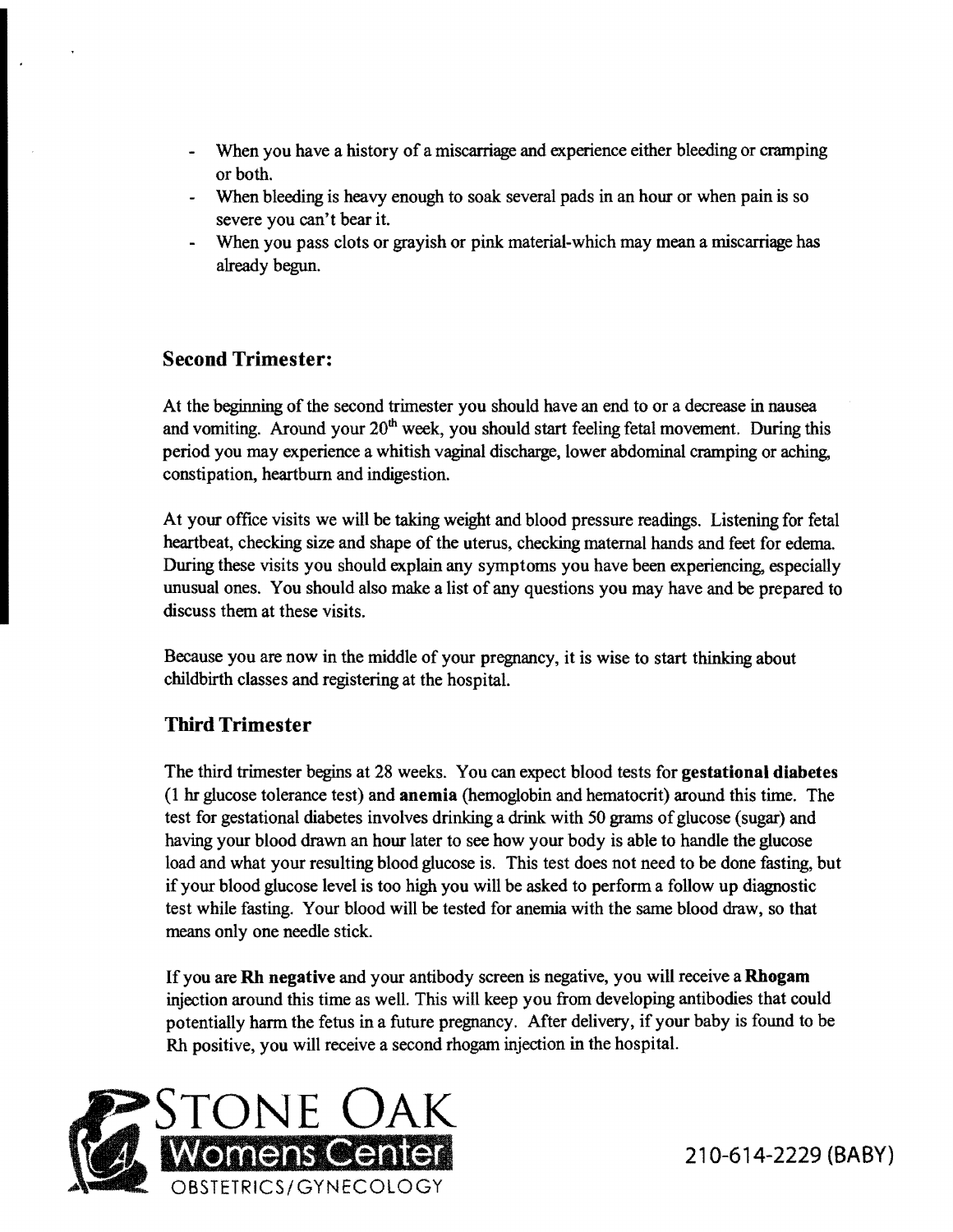The last scheduled screening test will be done at 36 weeks and is a culture of the vaginal and rectal areas for Group B Strep (GBS). If you test positive for this bacteria, and you are planning a vaginal delivery, you will be given antibiotic prophylaxis in the IV during labor. There is no need to treat this earlier than labor secondary to the fact that most cultures only represent a carrier state and not a true infection. If you treat too early than there is a chance the bacteria could return prior to the onset of labor and may have developed antibiotic resistance. The baby does not become exposed to GBS until your amniotic membranes have ruptured (when the water breaks). Therefore it is important to go the hospital soon after your water breaks if you test positive for GBS.

Also at this time, it is important for you, as an observer and participant in your obstetric care, to monitor the baby's activity. Expectant mothers that are aware of fetal movements are much better predictors of fetal well being than objective observers. Please do regular kick counts three times per day: in the morning, in the afternoon and in the evening. For one hour during this time, please observe fetal movements. Four fetal movements within an hour is reassuring. If the baby does not move four times in one hour, please drink something cool, prop your feet up, put your hands on your abdomen and concentrate on the baby's movements. It is okay to jostle the baby. You cannot hurt the baby this way. If the baby still is not moving, please call our office. If it is after office hours, please call the office and the answering service will contact the on-call physician. Sometimes, it requires monitoring in the office or hospital and sometimes, the baby spontaneously becomes active and further treatments will not need to be done.

Between 24 and 35 weeks, we are concerned about premature labor. Some women will have early contractions, which do not change their cervix and are therefore not premature labor. Some women will develop premature labor and it is much easier for us to intervene if we catch it early. If you should have low back cramping or pain that radiates from the back to the front, or any cyclic or rhythmic discomfort, change in vaginal discharge (especially bleeding), or watery fluid, these may be signs of preterm labor. If you notice that your stomach is hard and soft in a rhythmic manner every 10 minutes for an hour, please get off your feet, prop your feet up, hydrate with cool liquids and rest. If this persists for another hour, please contact our office. If it is after office hours, the answering service will contact the on-call physician and we will give you further instructions.

\*Please call and speak with the office or physician on call before leaving for the hospital. Many medical problems can be handled by the telephone and prevent you from a costly hospital visit.

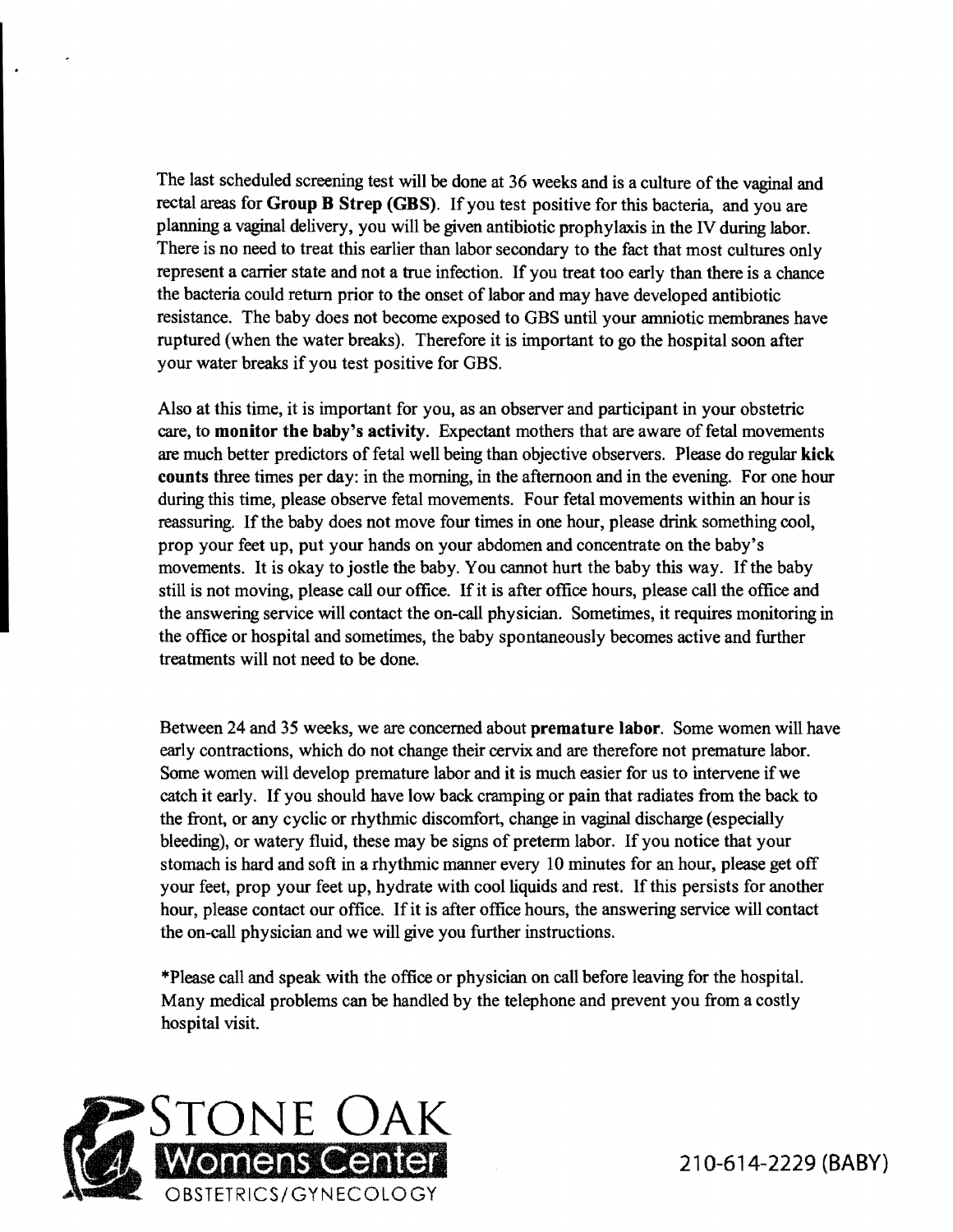\*Please note that most labor takes a considerable length of time from onset (usually many hours). Therefore, driving carefully and the speed limit is highly encouraged. You should have plenty of time to arrive safely at the hospital.

#### Other reasons to call

- Rigid Abdomen that is painful and does not relax.
- Heavy Vaginal Bleeding.
- Lack of Fetal Movement, even in labor your baby should move some.

## Billing and Insurance Procedures:

After you have been seen for your first prenatal care visit, our office will contact your insurance company to verify your benefits and obtain an estimate of what your out-ofpocket expenses for our office will be.

At this time, as a courtesy we will pre-certify your hospital stay with your insurance company.

Prior to your hospital stay you must follow up with your insurance company to insure certification was obtained. Failure to verify this information may result in reduced benefits or you may become responsible for the entire cost of the pregnancy and delivery.

Once this information is obtained, on your following visit, you will meet with one of our insurance coordinators. During this meeting, you will be given a Quotation of Cost for an Uncomplicated Delivery. This quotation only includes your regular office visits and delivery. All labs, sonograms and non-stress tests will be separate from this quotation. Please note, depending upon your insurance, some carriers mayor may not allow payment for sonograms. If your insurance does not allow for sonograms and if sonograms are performed, you will be fmancially responsible.

Your expected out-of-pocket expenses (coinsurance or deductibles) are to be paid in full by the 24<sup>th</sup> week of pregnancy. After you deliver and your insurance pays, if there is a credit on your account you will be promptly refunded.